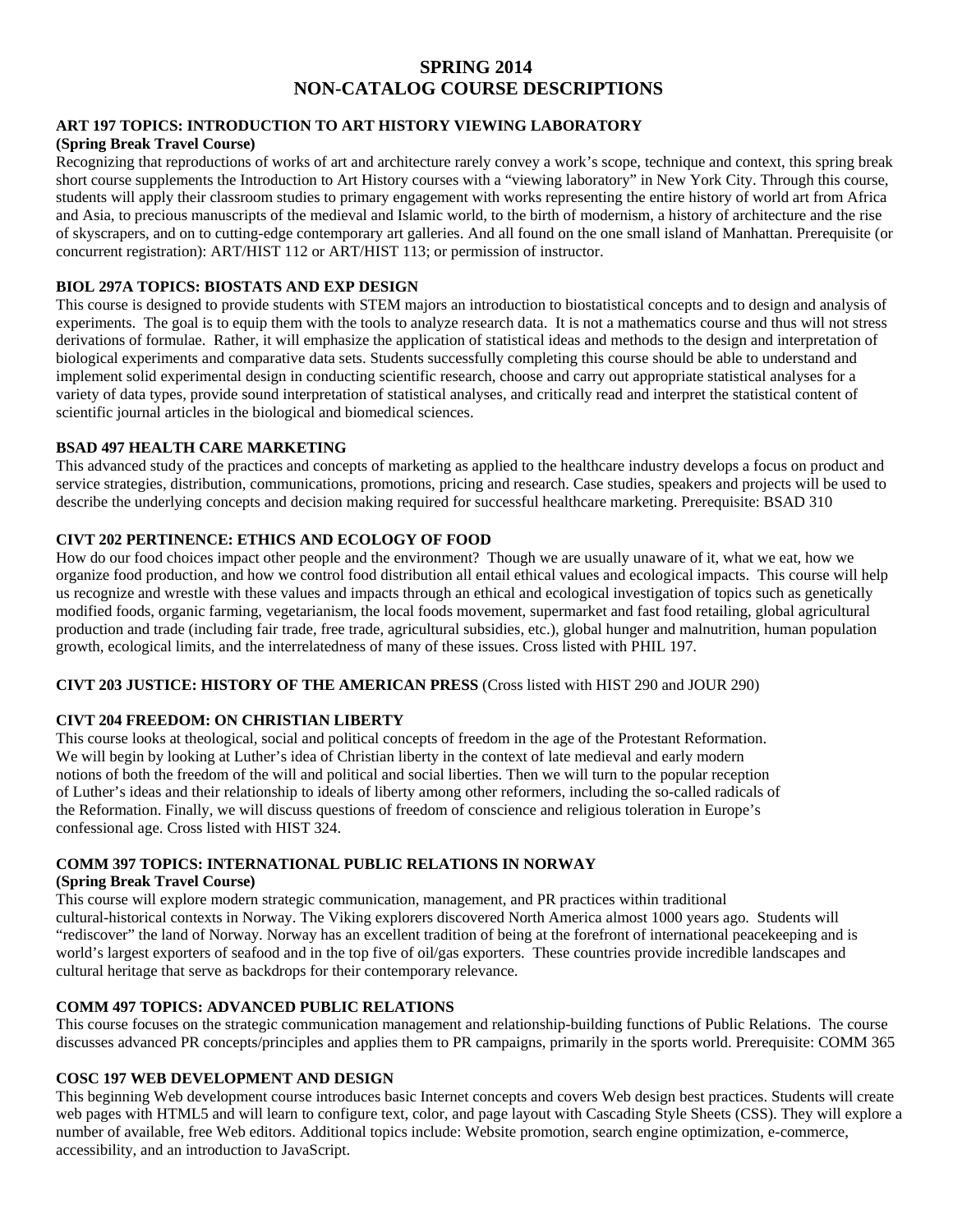#### **GENL 125A TRACING THE ROOTS OF WESTERN CIVILIZATION (Spring Break Travel Course)**

This course will attempt to trace one of the many strains in the development of Western Civilization by paying close attention to the Golden Age of Ancient Athens (478-404 BC). This brief but dynamic and creative period in a small ancient city shaped our modern world. We will examine the historical and cultural conditions that gave rise to the Golden Age as well as those that led to its collapse. Along the way we will also discuss several questions of historiography: how should we preserve the past, and what can we learn from it? Enrollment in this course is by invitation only.

#### **GENL 197 SCOTLAND: STORIES AND SCENES**

This seminar travels to Inverness, to the Isle of Skye, and to Edinburgh. Our historical foundation begins in Inverness, the capital of the highlands. We learn Scottish history on site: the truth of the Loch Ness monster, the destruction of the clans, the plight and fate of Bonnie Prince Charlie and Flora McDonald, the crofting tradition. We explore Scotland's contrasting landscapes on the Isle of Skye and Edinburgh. In literary Edinburgh we study past writers – Sir Walter Scott, Robert Louis Stevenson, and Robbie Burns – who illumine the present‐day city.

### **GOVT 397 TOPICS IN GOVERNMENT: ANALYZING POLITICS: POLITICAL SCIENCE METHODOLOGY**

This course is designed to prepare students for researching within the field of political science. The course will focus on a broad array of topics relevant to the practice of political science research, including debates within the discipline in terms of the methodological inquiry, theory building, research design, and the collection and analysis of data. Statistical software sources of political science data will also be covered.

### **HIST 230 CULTURAL HISTORY OF MEXICO FROM AZTECS TO THE ZETAS**

For American students, Mexico might be the best known and paradoxically the least understood foreign country. Over this semester, you will learn the major events, people, and cultural trends that have shaped the Mexican people of today. Our course will start with the major indigenous cultures (Aztecs of the title) and end with the current drug war (the Zetas cartel). We will emphasize four main themes: the cultural weight of Catholicism, the complicated role of indigenous peoples in the nation-state, the epic struggle to govern a vast country, and the love/hate relationship of Mexicans with the United States.

### **HIST 297A TOPICS: FLAPPERS, FUNDAMENTALISTS AND FDR**

Between the conclusion of World War I and the outbreak of World War II, the United States became a recognizably modern society. This class will explore and attempt to explain the transformational experiences of the inter-war years. Themes will include the formation of a mass-consumer culture, challenges to traditional racial and sexual identities, the creation of the modern welfare state, and the rise of the labor movement.

#### **MUSI 197 TOPICS: INTRODUCTION TO MUSIC THERAPY**

Through assigned readings, written assignments, classroom activities and a class presentation, students will be introduced to the field of music therapy. This introduction will include a working definition of the field, an understanding of the education and training required of music therapists and a description of the clinical populations served. In addition, students will be provided with an historical perspective of the music therapy professions, an understanding of human response(s) to music, descriptions of the most commonly served populations and interventions used and finally an introduction to the music therapy treatment process.

## **PHIL 197 TOPICS: ETHICS AND ECOLOGY OF FOOD** (See CIVT 202)

## **PHIL 297 TOPICS: ASIAN PHILOSOPHY**

This course will survey some of the major texts of classical Chinese and Japanese philosophy in order to develop an understanding of the development of the broad strains of Asian philosophy. Some attention will also be given to the roots of Buddhism in India; to the influence of Asian philosophies on early American philosophy; and to the reception and influence of classical texts in contemporary Asian and American culture.

## **PSYC 297: TOPICS: INTRODUCTION TO SOCIAL PSYCHOLOGY**

A scientific study of the manner in which individuals' thoughts, behaviors, and feelings are influenced by and influence others. This course will examine psychological research and theories about the social dimensions of human cognition, action, and emotion. Topics include self-esteem, self-regulation, persuasion, aggression, intimate relationships, prejudice, conflict, altruism, and the behavior of individuals in groups. Prerequisite: One previous course in Psychology.

#### **PSYC 397 TOPICS: SENSATION AND PERCEPTION**

This course examines the operation of human sensory systems and major principles of perception by focusing on how the human brain receives and processes information from our environment. It explores how physical stimuli are transformed into signals that can be understood by the nervous system. Topics include vision, audition, taste, smell, touch, and basic psychophysics, the methods by which sensations and perceptions can be measured and some of the philosophical issues underlying the study of perception.